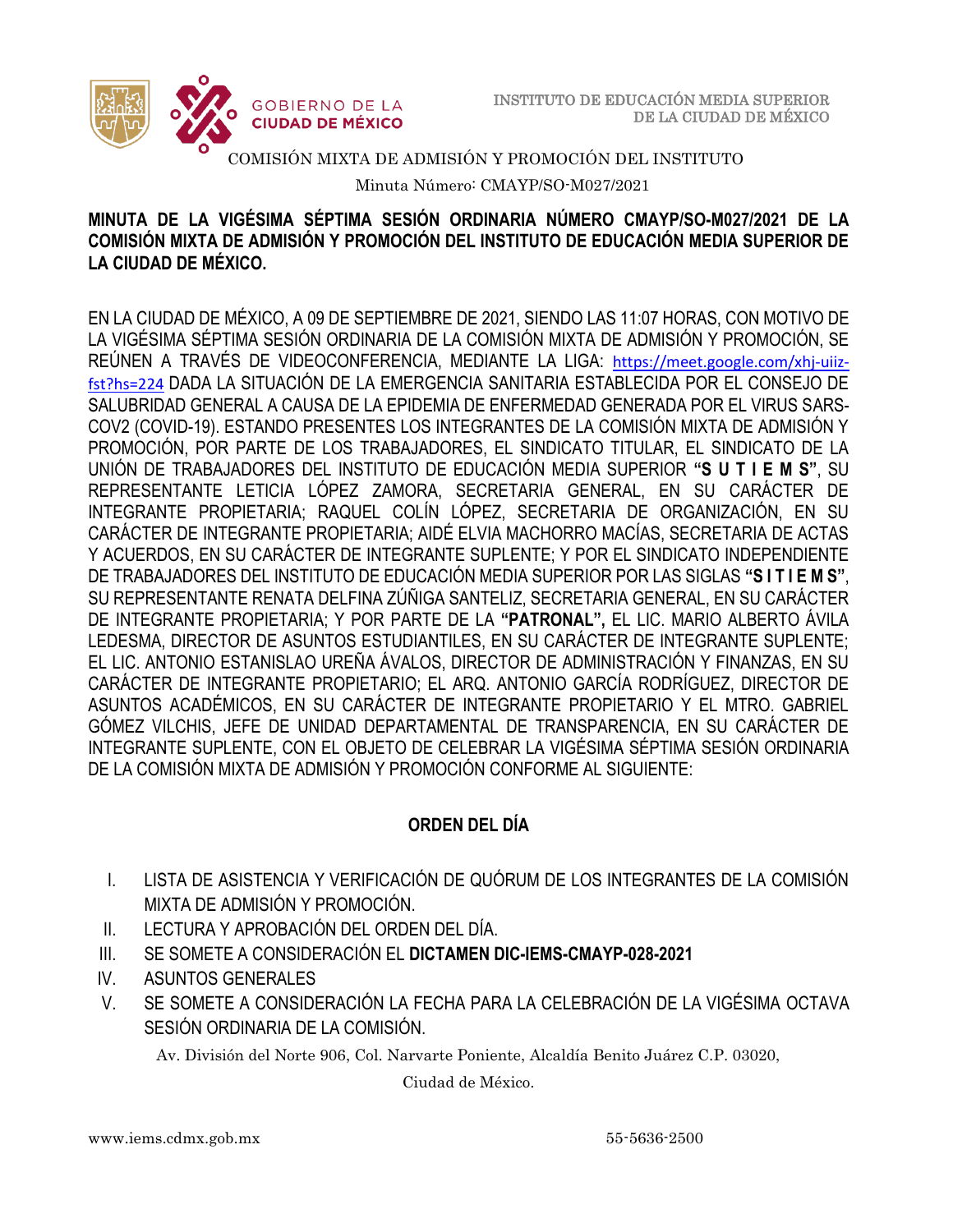

COMISIÓN MIXTA DE ADMISIÓN Y PROMOCIÓN DEL INSTITUTO

Minuta Número: CMAYP/SO-M027/2021

### **M I N U T A**

**PRIMERO. -** DE ACUERDO CON LA LISTA DE ASISTENCIA DE LOS INTEGRANTES DE LA COMISIÓN, EXISTE QUÓRUM LEGAL VÁLIDO PARA LLEVAR A CABO LA VIGÉSIMA SÉPTIMA SESIÓN ORDINARIA DE LA COMISIÓN MIXTA DE ADMISIÓN Y PROMOCIÓN.

**SEGUNDO. -** PREVIA LECTURA SE APRUEBA EL ORDEN DEL DÍA PROPUESTO POR LOS INTEGRANTES.

**TERCERO. –** LOS INTEGRANTES DE LA COMISIÓN MIXTA DE ADMISIÓN Y PROMOCIÓN APRUEBAN EN TODAS Y CADA UNA DE SUS PARTES EL DICTAMEN **DIC-IEMS-CMAYP-028-2021,** LO ANTERIOR PARA TODOS LOS EFECTOS ADMINISTRATIVOS CORRESPONDIENTES.

**CUARTO. –** ASUNTOS GENERALES.

PLAZAS VACANTES. LA DIRECCIÓN DE ADMINISTRACIÓN Y FINANZAS INFORMA A LA COMISIÓN QUE A LA FECHA NO SE TIENEN REGISTROS DE NUEVAS DEFUNCIONES POR LO QUE SE REFRENDA EL INFORME QUE ENTREGÓ A LA SECRETARÍAS GENERALES DE AMBOS SINDICATOS EL 24 DE AGOSTO DEL PRESENTE AÑO. EN RELACIÓN CON VACANTES POR SITUACIONES DIFERENTES A DEFUNCIONES SE INFORMA QUE AUNQUE HAY EN PROCESO ALGUNOS TRÁMITES, A LA FECHA TAMPOCO SE TIENE INFORMACIÓN DE NUEVAS VACANTES. CON EL PROPÓSITO DE CONCILIAR CON AMBOS SINDICATOS LA INFORMACIÓN DE TOTAL DE PLAZAS OCUPADAS Y VACANTES SE LLEVARÁ A CABO UNA MESA DE TRABAJO Y SE ACTUALIZARÁ PARA AMBAS REPRESENTACIONES SINDICALES LA BASE DE DATOS COORRESPONDIENTE.

PLAZAS DE NUEVA CREACIÓN. PARA LA ATENCIÓN DE LOS NUEVOS CICLOS ESCOLARES EN LOS PLANTELES GAM III, IZTAPALAPA V, Y ÁLVARO OBREGÓN III, SE CONTINUAN LAS GESTIONES CON LA COORDINACIÓN GENERAL DE MODERNIZACIÓN ADMINISTRATIVA Y LA DIRECCIÓN GENERAL DE ADMINISTRACIÓN DE PERSONAL Y DESARROLLO ADMINISTRATIVO, Y CON LA SUBSECRETARIA DE EGRESOS. EN LA ÚLTIMA REUNIÓN CELEBRADA EL LUNES 06 DE SEPTIEMBRE LA COORDINACIÓN GENERAL DE MODERNIZACIÓN ADMINISTRATIVA Y LA DIRECCIÓN GENERAL DE CONTROL PRESUPUESTAL SOLICITAN AL INSTITUTO SE FORMALICE LA PRIORIZACIÓN DE CREACIÓN DE PLAZAS TODA VEZ QUE DADA LA CARENCIA DE RECURSOS FINANCIEROS, CON FECHA 01 DE OCTUBRE PUEDE APERTURARSE LAS PLAZAS ADMINISTRATIVAS O LAS PLAZAS ACADÉMICAS SOLICITADAS.

EN RELACIÓN CON LA MODIFICACIÓN CON EL CÓDIGO CF A CÓDIGO DE BASE DE LAS PLAZAS QUE SE APERTURARON PARA LA ATENCIÓN DE LOS NUEVOS PLANTELES, LA DIRECCIÓN DE ADMINISTRACIÓN Y FINANZAS INFORMA QUE CON FECHA 01 DE SEPTIEMBRE SE PUBLICÓ EN EL

Av. División del Norte 906, Col. Narvarte Poniente, Alcaldía Benito Juárez C.P. 03020,

Ciudad de México.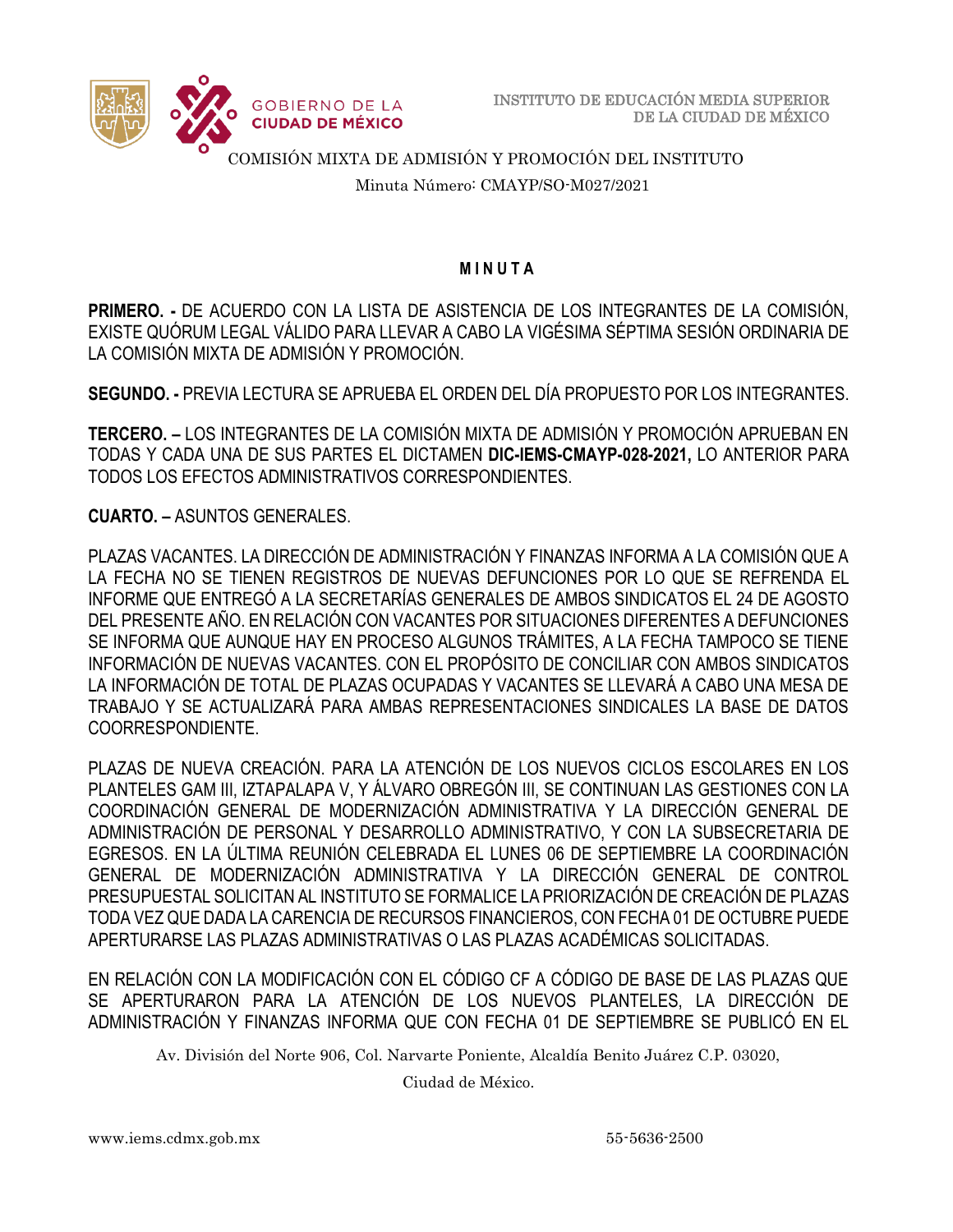

### COMISIÓN MIXTA DE ADMISIÓN Y PROMOCIÓN DEL INSTITUTO

Minuta Número: CMAYP/SO-M027/2021

 PORTAL DEL INSTITUTO EL "AVISO IMPORTANTE" EN EL QUE SE CONVOCÓ A LA FIRMA DE CONTRATOS EL 06 DE SEPTIEMBRE DE 2021, OBTENIÉNDOSE LA RESPUESTA DE 31 DE LOS 38 TRABAJADORES QUE DEBIERON SUSCRIBIR SUS CONTRATOS CON CÓDIGO DE BASE.

**QUINTO. -** SE ACUERDA FECHA PARA LA CELEBRACIÓN DE LA VIGÉSIMA OCTAVA SESIÓN ORDINARIA DE LA COMISIÓN MIXTA DE ADMISIÓN Y PROMOCIÓN EL 23 DE SÉPTIEMBRE DE 2021, A LAS 11:00 HORAS. SE ENVIARÁ MEDIANTE CORREO ELECTRÓNICO LA LIGA DE LA VIDEOCONFERENCIA A LOS INTEGRANTES, PREVIO A LA SESIÓN RESPECTIVA.

**SEXTO. -** LOS ACUERDOS TOMADOS EN LA PRESENTE SESIÓN, SON VÁLIDOS Y SURTIRÁN SUS EFECTOS LEGALES Y JURÍDICOS EN TÉRMINOS DE LO DISPUESTO POR EL NUMERAL TERCERO, PÁRRAFOS SÉPTIMO Y OCTAVO DEL "ACUERDO POR EL QUE SE AUTORIZA EL USO DE MEDIOS REMOTOS TECNOLÓGICOS DE COMUNICACIÓN COMO MEDIOS OFICIALES PARA CONTINUAR CON LAS FUNCIONES ESENCIALES Y SE ESTABLECEN MEDIDAS PARA LA CELEBRACIÓN DE LAS SESIONES DE LOS ÓRGANOS COLEGIADOS EN LAS DEPENDENCIAS, ÓRGANOS DESCONCENTRADOS, ENTIDADES DE LA ADMINISTRACIÓN PÚBLICA Y ALCALDÍAS DE LA CIUDAD DE MÉXICO, CON MOTIVO DE LA EMERGENCIA SANITARIA POR CAUSA DE FUERZA MAYOR DEL CONSEJO DE SALUD DE LA CIUDAD DE MÉXICO", PUBLICADO EN LA GACETA OFICIAL DE LA CIUDAD DE MÉXICO EL 06 DE ABRIL DE 2020.

**SÉPTIMO. -** AGOTADOS EN SU TOTALIDAD LOS ASUNTOS DEL ORDEN DEL DÍA, LOS INTEGRANTES DE LA COMISIÓN EXPRESARON SU CONSENTIMIENTO SIN MEDIAR ALGÚN VICIO DE LA VOLUNTAD RESPECTO DE LA MINUTA EMITIDA, LA QUE SURTIRÁ SUS EFECTOS LEGALES A PARTIR DE SU PUBLICACIÓN EN LA PÁGINA OFICIAL DEL INSTITUTO DE CONFORMIDAD CON EL NUMERAL SEXTO DE LA PRESENTE MINUTA, Y LAS FIRMAS AUTÓGRAFAS DE LOS QUE EN ELLA INTERVINIERON SE ASENTARAN UNA VEZ TERMINADA LA EMERGENCIA SANITARIA.

### ----------------------------------------------------------------------------------------------------------------------------------------------------- ESTE DOCUMENTO SE CONCLUYE SIENDO LAS 12:51 HORAS DEL 09 DE SEPTIEMBRE DE 2021 ---------- -----------------------------------------------------------------------------------------------------------------------------------------------------

Av. División del Norte 906, Col. Narvarte Poniente, Alcaldía Benito Juárez C.P. 03020, Ciudad de México.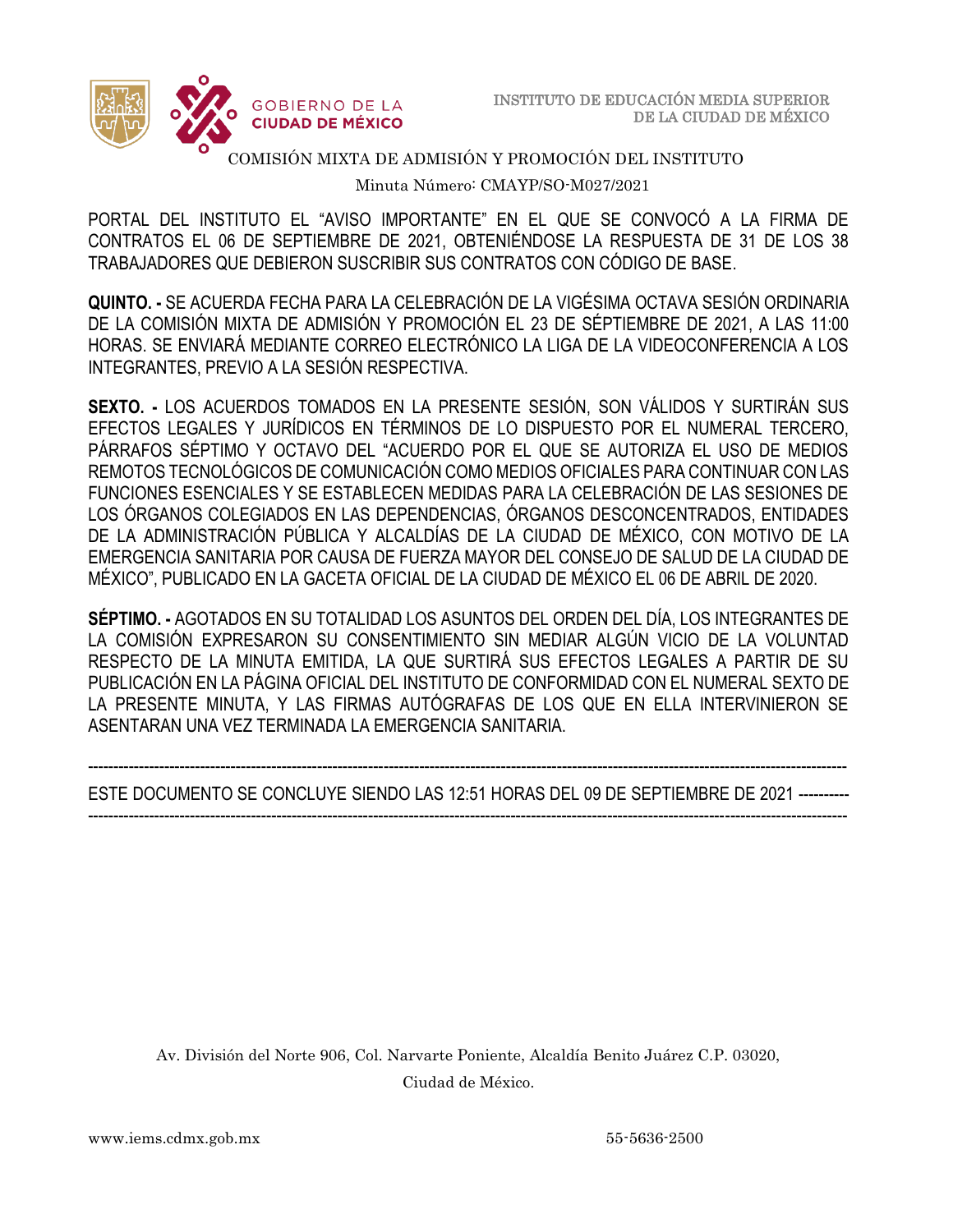

INSTITUTO DE EDUCACIÓN MEDIA SUPERIOR DE LA CIUDAD DE MÉXICO

COMISIÓN MIXTA DE ADMISIÓN Y PROMOCIÓN DEL INSTITUTO

Minuta Número: CMAYP/SO-M027/2021

**FIRMAN LAS PARTES**

# **POR PARTE DE LOS TRABAJADORES DEL IEMSCDMX**

## **LETICIA LÓPEZ ZAMORA RENATA DELFINA ZÚÑIGA SANTELIZ**

INTEGRANTE PROPIETARIA SECRETARIA GENERAL DEL SINDICATO DE LA UNIÓN DE TRABAJADORES DEL INSTITUTO DE EDUCACIÓN MEDIA SUPERIOR (SUTIEMS)

INTEGRANTE PROPIETARIA SECRETARIA GENERAL DEL SINDICATO INDEPENDIENTE DE TRABAJADORES DEL INSTITUTO DE EDUCACIÓN MEDIA SUPERIOR (SITIEMS)

### INTEGRANTE PROPIETARIA SECRETARIA DE ORGANIZACIÓN DEL SINDICATO DE LA UNIÓN DE TRABAJADORES DEL INSTITUTO DE EDUCACIÓN MEDIA SUPERIOR (SUTIEMS)

# **RAQUEL COLÍN LÓPEZ AIDÉ ELVIA MACHORRO MACÍAS**

INTEGRANTE SUPLENTE SECRETARIA DE ACTAS Y ACUERDOS DEL SINDICATO DE LA UNIÓN DE TRABAJADORES DEL INSTITUTO DE EDUCACIÓN MEDIA SUPERIOR (SUTIEMS)

Av. División del Norte 906, Col. Narvarte Poniente, Alcaldía Benito Juárez C.P. 03020, Ciudad de México.